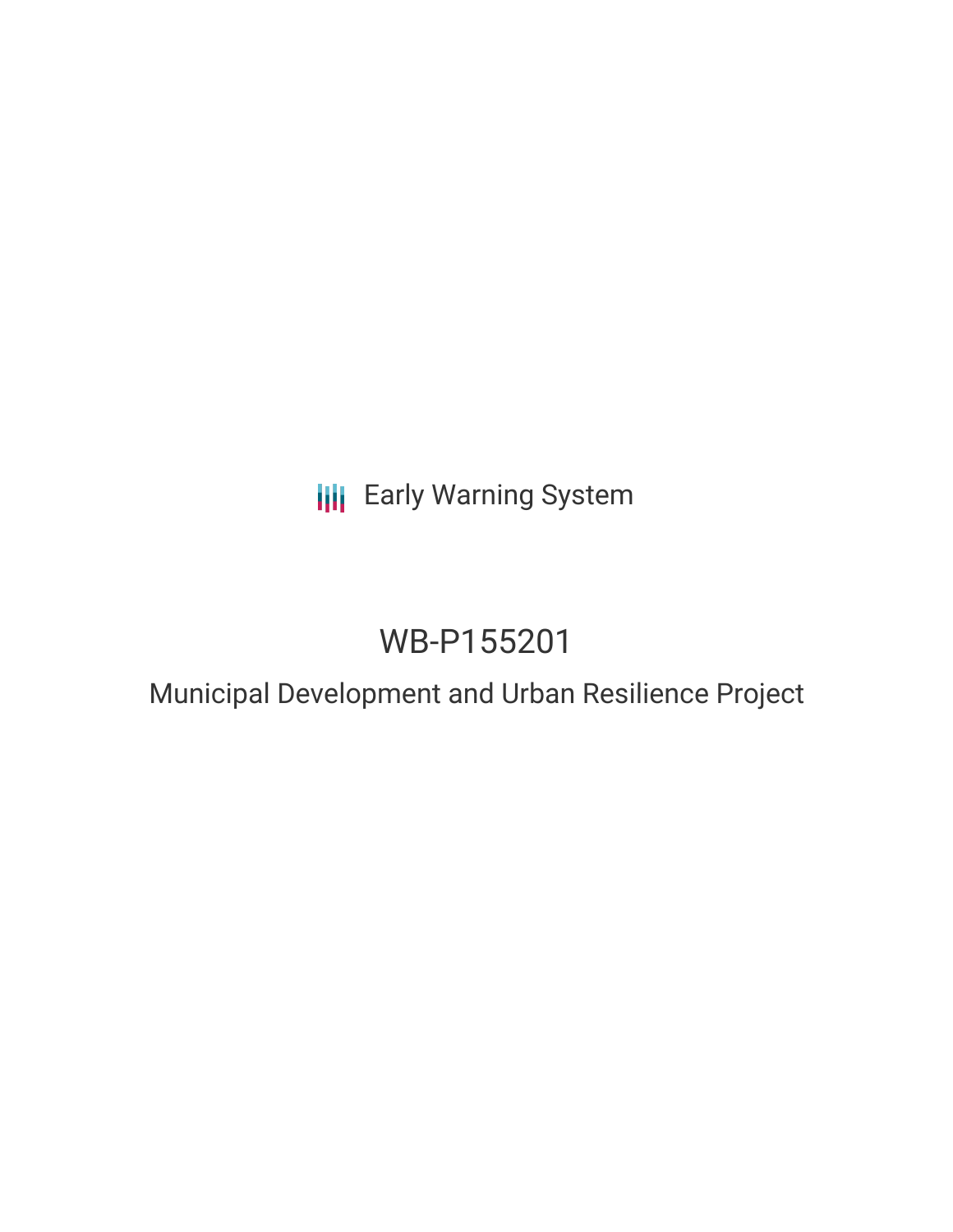

#### **Quick Facts**

Ш

| <b>Countries</b>               | Haiti                                                       |
|--------------------------------|-------------------------------------------------------------|
| <b>Financial Institutions</b>  | World Bank (WB)                                             |
| <b>Status</b>                  | Active                                                      |
| <b>Bank Risk Rating</b>        | B                                                           |
| <b>Voting Date</b>             | 2017-06-20                                                  |
| <b>Borrower</b>                | Ministry of Finance                                         |
| <b>Sectors</b>                 | Infrastructure, Technical Cooperation, Water and Sanitation |
| <b>Investment Type(s)</b>      | Loan                                                        |
| <b>Investment Amount (USD)</b> | \$48.40 million                                             |
| <b>Project Cost (USD)</b>      | \$55.40 million                                             |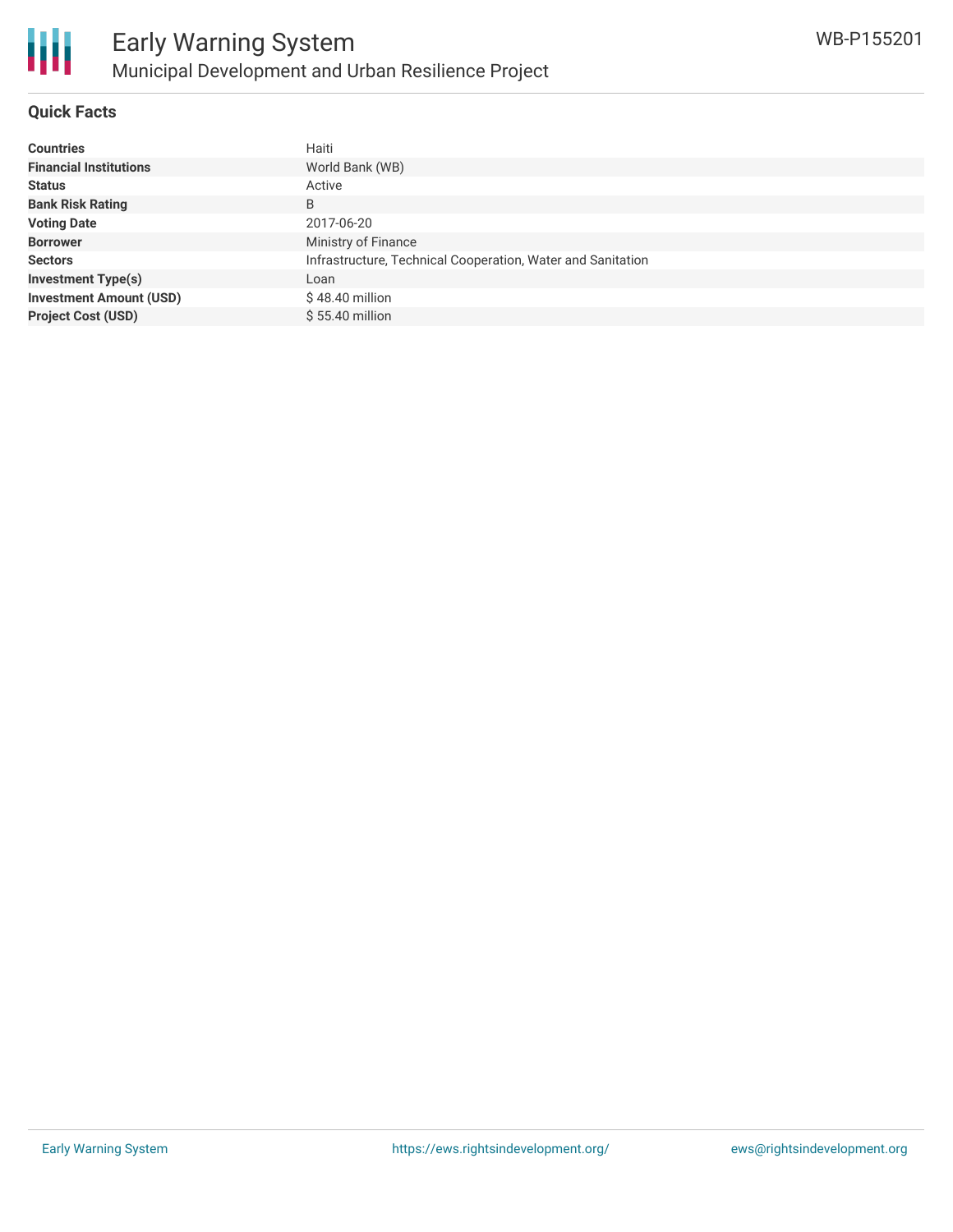

### **Project Description**

This project finances investments in flood risk reduction, capacity building of municipalities for better and more resilient urban management and enhanced accountability, and improved access to basic infrastructure.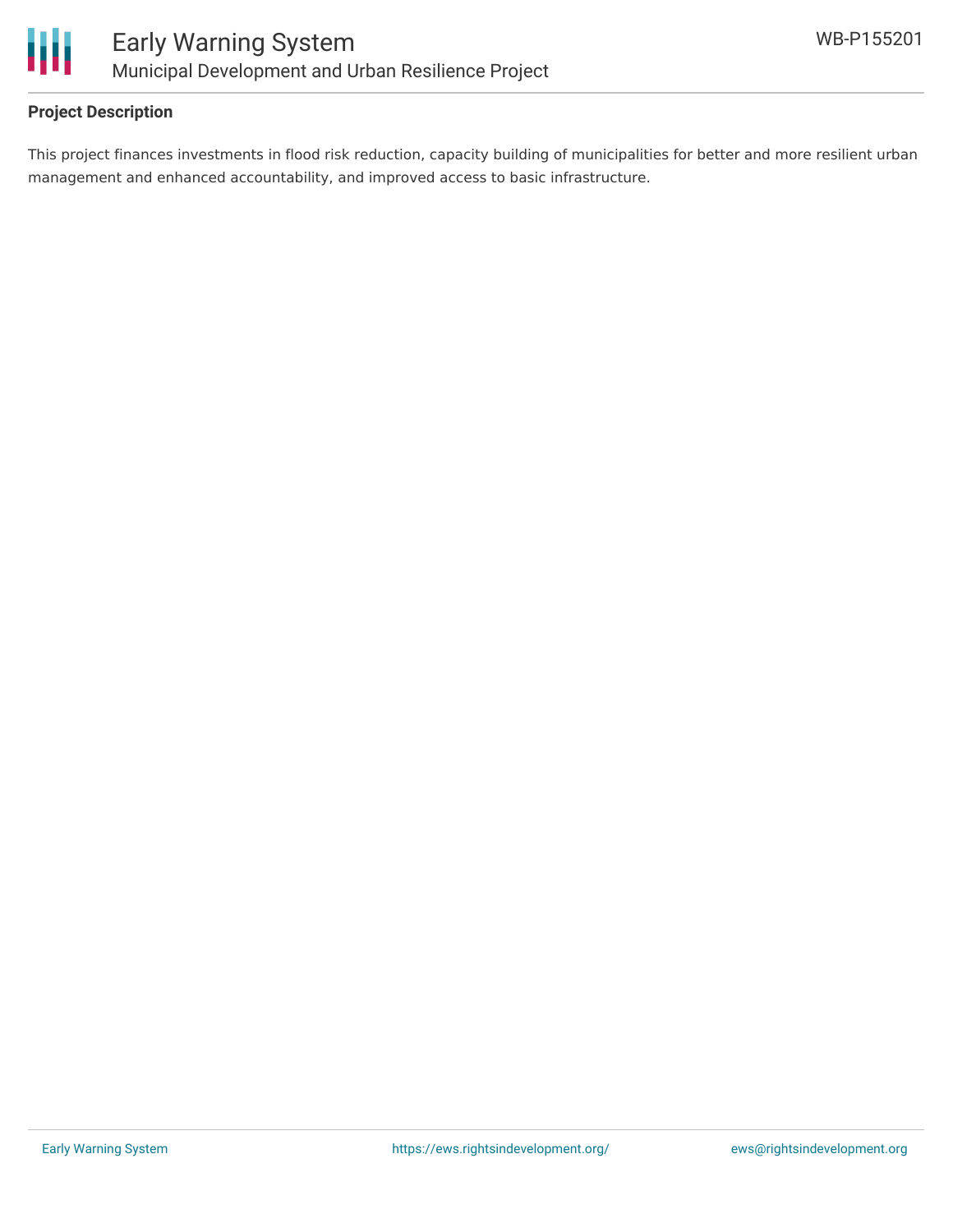

## Early Warning System Municipal Development and Urban Resilience Project

### **Investment Description**

World Bank (WB)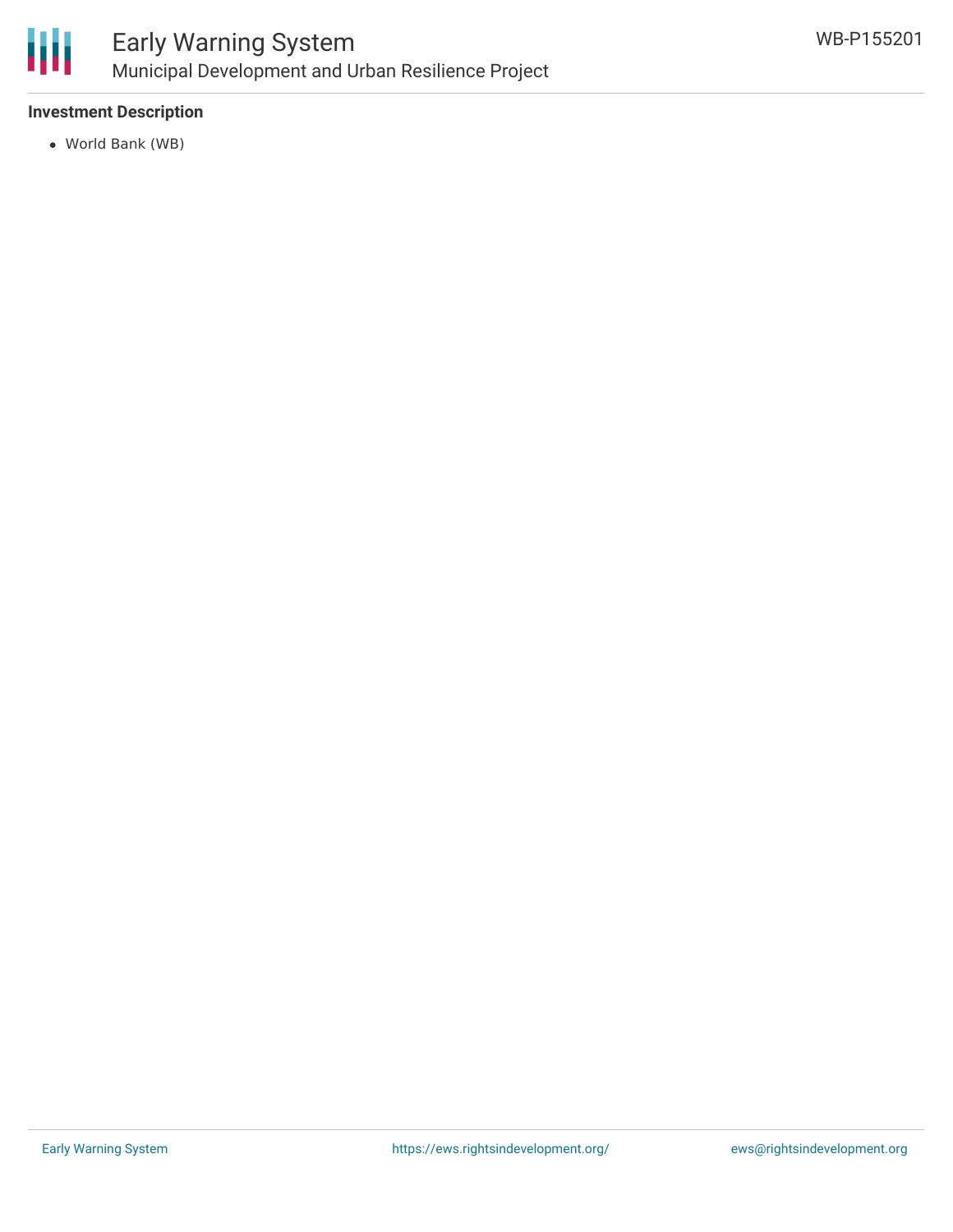

### **Contact Information**

World Bank Contact: Elisa Muzzini Title: Senior Economist Tel: 473-2185 Email: emuzzini@worldbank.org

Borrower/Client/Recipient Name: Ministry of Finance Contact: Wilson Laleau Title: Minister of Finance Tel: 509-2992-1010 Email: cliffordreginaldnau@gmail.com

Implementing Agencies Name: Ministry of Interior and Local Authorities Contact: Ruthland Anglade Title: Director, Local Authorities Tel: 50948919964 Email: ruthlanglade2@hotmail.com

Name: Ministry of Public Works, Transport and Communications Contact: Alfred Piard Title: Director, Public Works Tel: 5094891-9964 Email: alfred.piard@mtptc.gouv.ht

#### ACCOUNTABILITY MECHANISM OF WORLD BANK

The World Bank Inspection Panel is the independent complaint mechanism and fact-finding body for people who believe they are likely to be, or have been, adversely affected by a World Bank-financed project. If you submit a complaint to the Inspection Panel, they may investigate to assess whether the World Bank is following its own policies and procedures for preventing harm to people or the environment. You can contact the Inspection Panel or submit a complaint by emailing ipanel@worldbank.org. You can learn more about the Inspection Panel and how to file a complaint at: http://ewebapps.worldbank.org/apps/ip/Pages/Home.aspx.